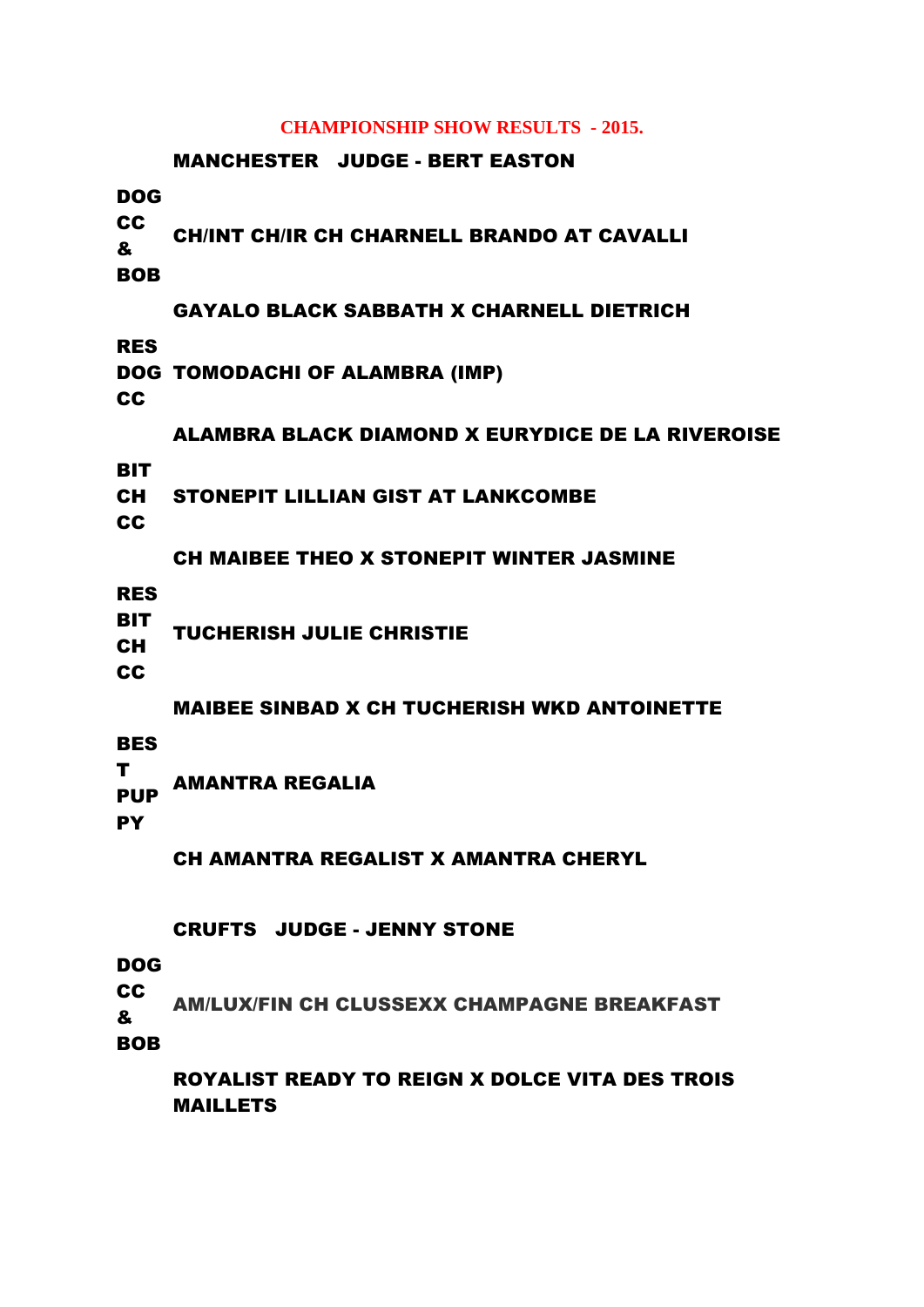RES

DOG CH MAIBEE TEDDIE

**CC** 

## CH TEWHIT TYPHOON X MAIBEE RACHAEL

**BIT** 

CH PENEMMA MISTY FOR ME JW

**CC** 

## MAIBEE MR KIPLING X PENEMMA SWEET DREAM

RES

**BIT** CH TUCHERISH JULIE CHRISTIE

**CC** 

## SEE MANCHESTER

**BES** T AMANTRA REGALIA

PUP

**PY** 

SEE MANCHESTER

### UK TOY DOG JUDGE - PAULINE SIDGWICK

- **BIT**
- CH
- **CC** PENEMMA MISTY FOR ME JW

&

BOB

SEE CRUFTS

RES

- **BIT** CWMHAF TE KANAWA
- CH

CC

POMELO TRIPLE CHANCE X CWMTIRION SHE'S TOO DARN HOT FOR CWMHAF

DOG **CC MAIBEE MR KIPLING** 

CH MAIBEE THEO X CH MAIBEE LAYLA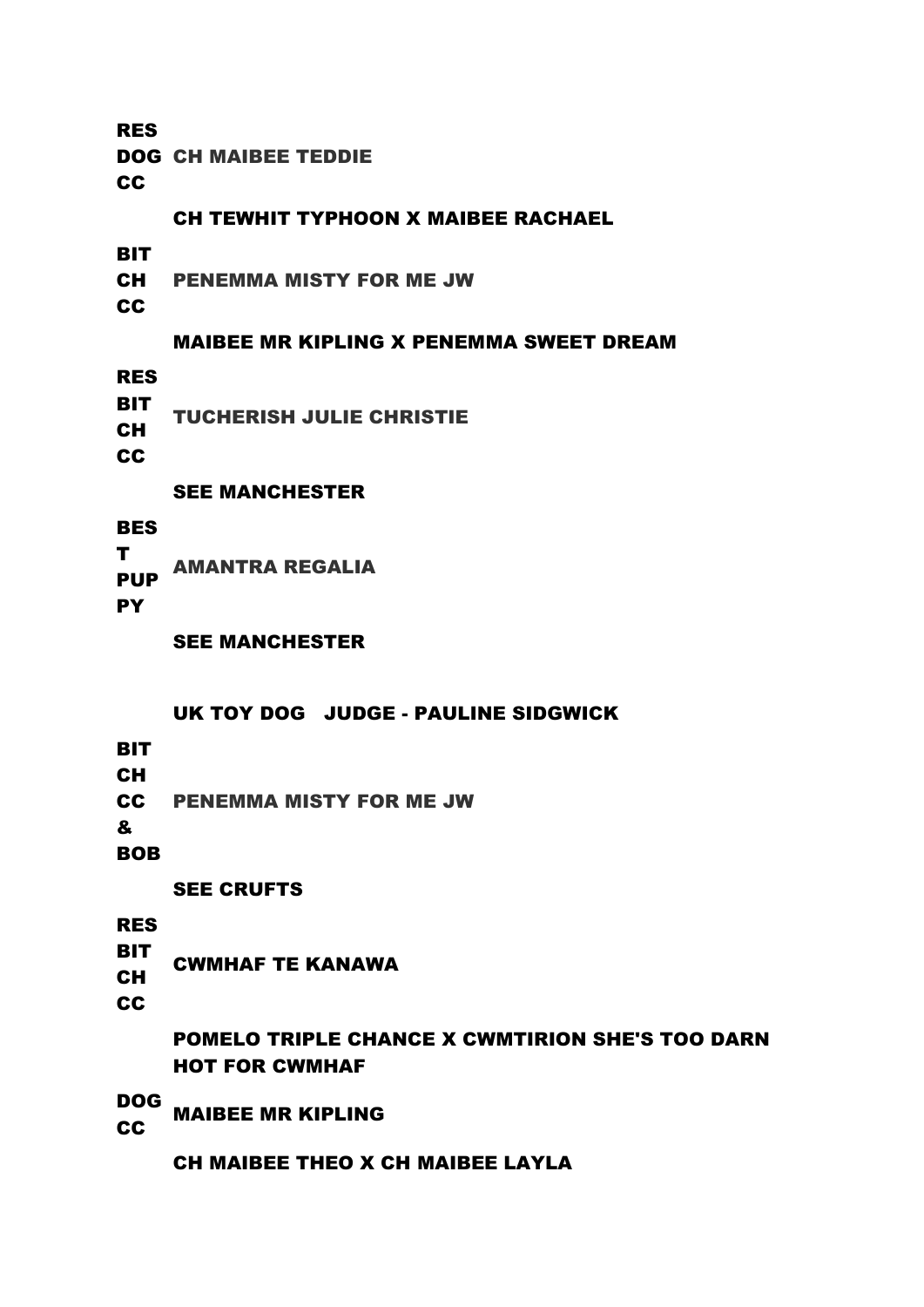RES DOG TUCHERISH HIGH TREASON **CC** 

## MAIBEE SIMPLY DASHING X CH TUCHERISH CLEMENCY

**BES** 

T PUP **PY** AMANTRA REGALIA

SEE MANCHESTER

#### NORTHERN KCS - JUDGE ELAINE SHAIL

**BIT** 

CH

CC CWMHAF TE KANAWA

&

**BOB** 

SEE UK TOY DOG

RES

**BIT** CH CH BALDRAGON SHE DEMANDS JW

**CC** 

CH MAIBEE ROBSON X BALDRAGON HEAVEN SCENT

DOG

**CC CHACOMBE ROYAL GIFT TO BRENDEX** 

CH MAIBEE TEDDIE X BALDRAGON ENVY ME OF CHACOMBE

RES

DOG TUDORHURST COMMODORE

**CC** 

## CHATEAU TUDORHURST DE LA MONTAGNE ENSOLEILLE X TUDORHURST CHARMED

**BES** 

T **PUP** JOSUA DE MELCOURT (IMP FRA)

**PY**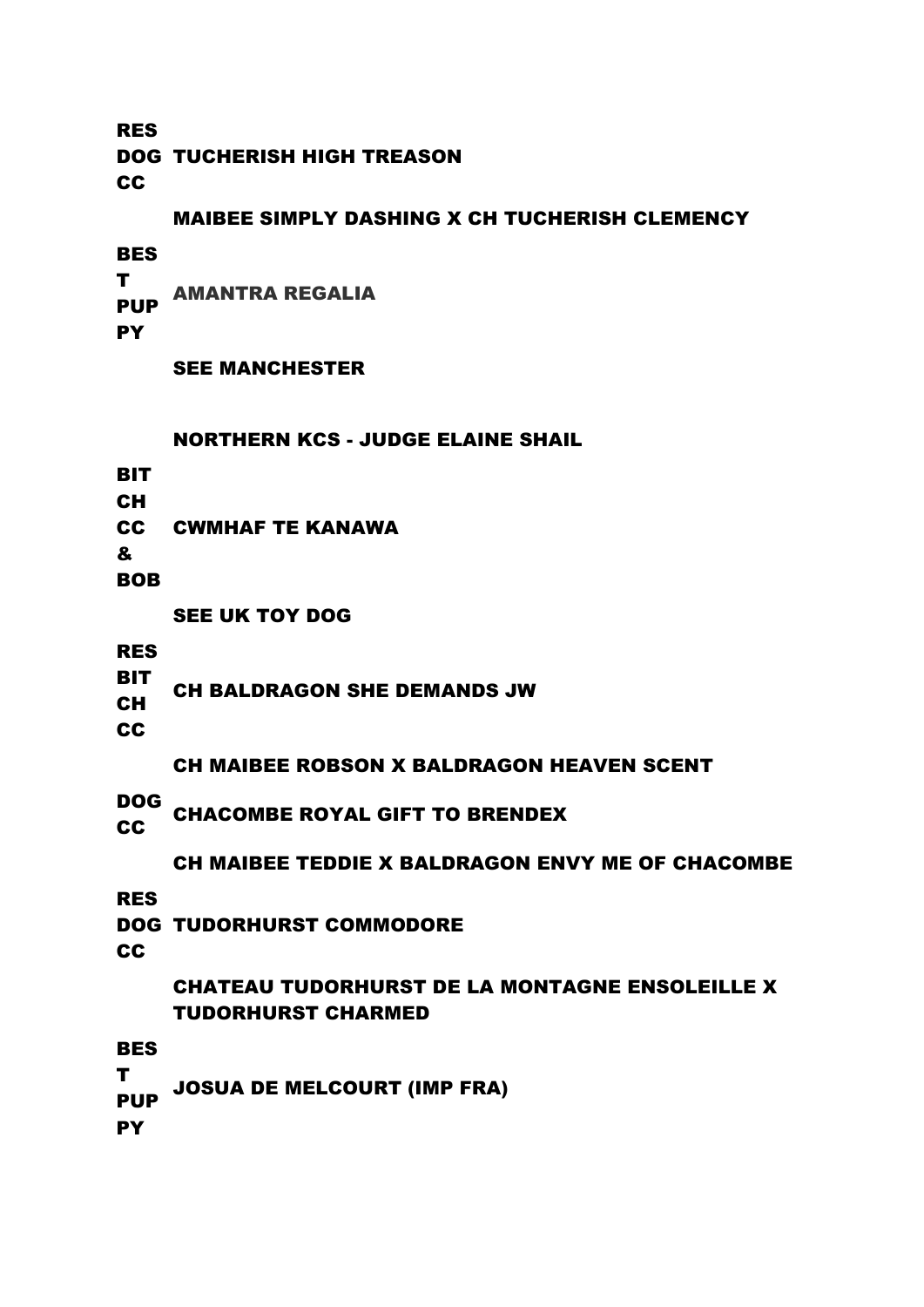# CH MAIBEE THEO X CH & FR CH FLEUR DE LYS DE MELCOURT

WELKS JUDGE - ANDREAS SCHEMEL

**BIT** 

CH

CC PENEMMA MISTY FOR ME JW

&

BOB

SEE CRUFTS

RES

**BIT** CH TUDORHURST BEATRICE AT BRENDEK

CC

FR CH RODOLPHE DES TROIS MAILETTS (IMP FRA) X DRACENA DE LA MONTAGNE ENSOLEILLEE OF TUDORHURST (IMP FRA)

DOG

**CC TUDORHURST CORSAIR**<br>CC

FR CH RODOLPHE DES TROIS MAILETTS (IMP FRA) X DRACENA DE LA MONTAGNE ENSOLEILEE OF TUDORHURST (IMP FRA)

RES

DOG CHACOMBE RETAINED ASSET

**CC** 

CH MAIBEE TEDDIE X BALDRAGON ENVY ME OF CHACOMBE

**BES** 

T JOSUA DE MELCOURT (IMP FRA)

PUP **PY** 

SEE NORTHERN KCS

NATIONAL JUDGE - DI SEARLE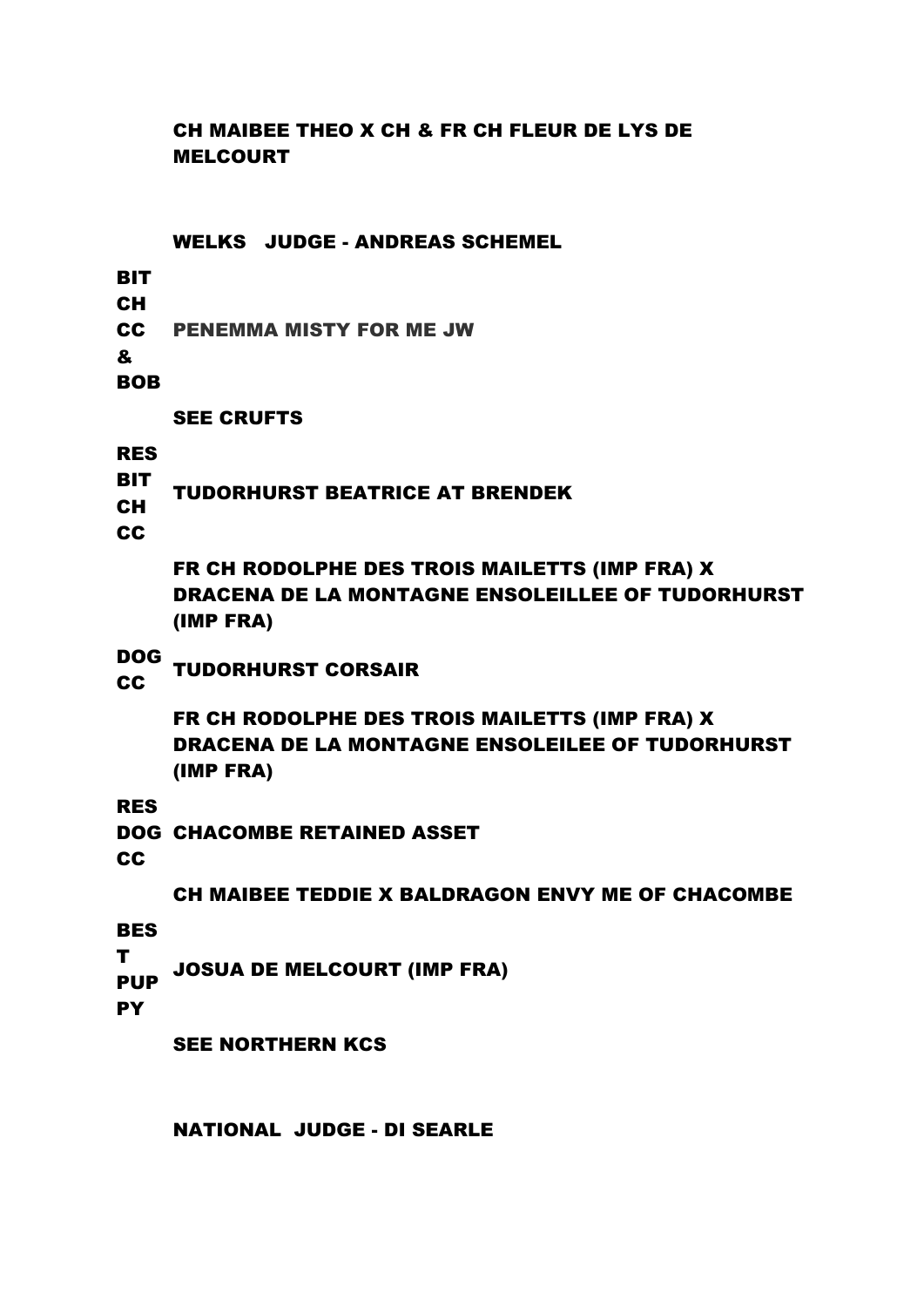DOG

**CC** 

& AM/LUX/FIN CH CLUSSEXX CHAMPAGNE BREAKFAST

BOB

SEE CRUFTS

RES

# DOG CHACOMBE ROYAL GIFT TO BRENDEX

**CC** 

# SEE NORTHERN KCS CH

**BIT** 

CH CH BALDRAGON SHE DEMANDS JW

**CC** 

# SEE NORTHERN KCS

RES

**BIT** CH PENEMMA MISTY FOR ME JW

CC

# SEE CRUFTS

**BES** 

T PUP JOSUA DE MELCOURT (IMP FRA)

**PY** 

# SEE NORTHERN KCS

# THE KING CHARLES SPANIEL CLUB JUDGE - JULIA PENNINGTON

DOG

**CC** & TUCHERISH HIGH TREASON

BOB

SEE UK TOY DOG

# RES DOG HENRY PEPINO FAPELLA GRAY **CC**

# PEPINO KARAJ X QUEENY DEISY FAPELLA GRAY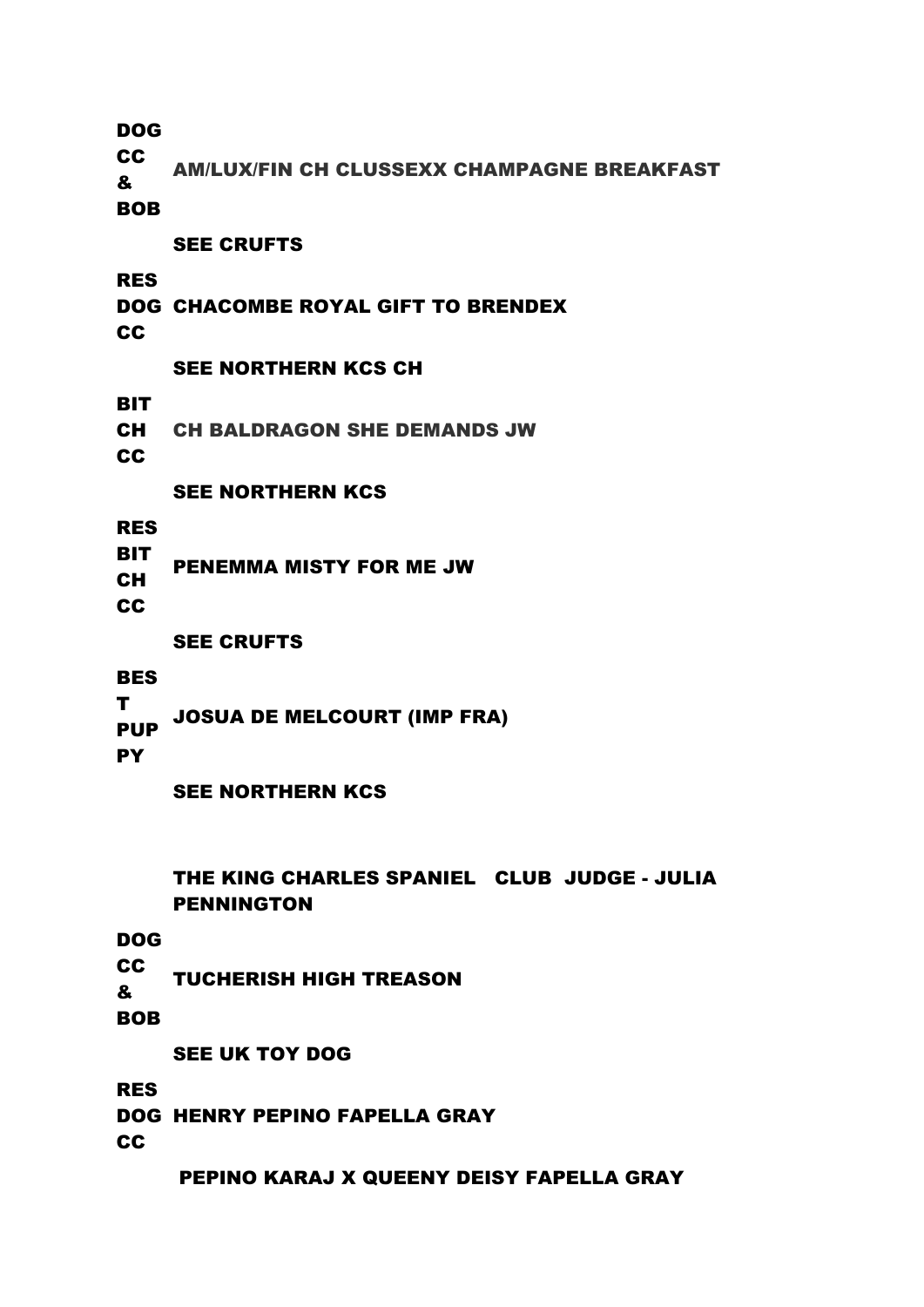**BIT** 

CH HESSY QUEENY FAPELLA GRAY

**CC** 

# PEPINO KARAJ X QUEENY DEISY FAPELLA GRAY

RES

**BIT** CH DOWNSBANK DESIGNED FOR LORPHIL

**CC** 

# DOWNSBANK ALGENON X DOWNSBANK TILLY KETTLE

**BES** 

T PUP JOSUA DE MELCOURT (IMP FRA)

**PY** 

SEE NORTHERN KCS

SCOTTISH KENNEL CLUB ( MAY) JUDGE - SUE LOYND

DOG

**CC** & DOWNSBANK MONTGOMERY

BOB

VIS A VIS D'AHOTEP ON DOWNBANK X DOWNBANK JULIETTA

RES

DOG TUCHERISH HIGH TREASON

CC

SEE UK TOY DOG

**BIT** 

CH DOWNSBANK DESIGNED FOR LORPHIL

**CC** 

SEE KING CHARLES SPANIEL CLUB

RES

- **BIT** TUCHERISH JULIE CHRISTIE
- CH

CC

SEE MANCHESTER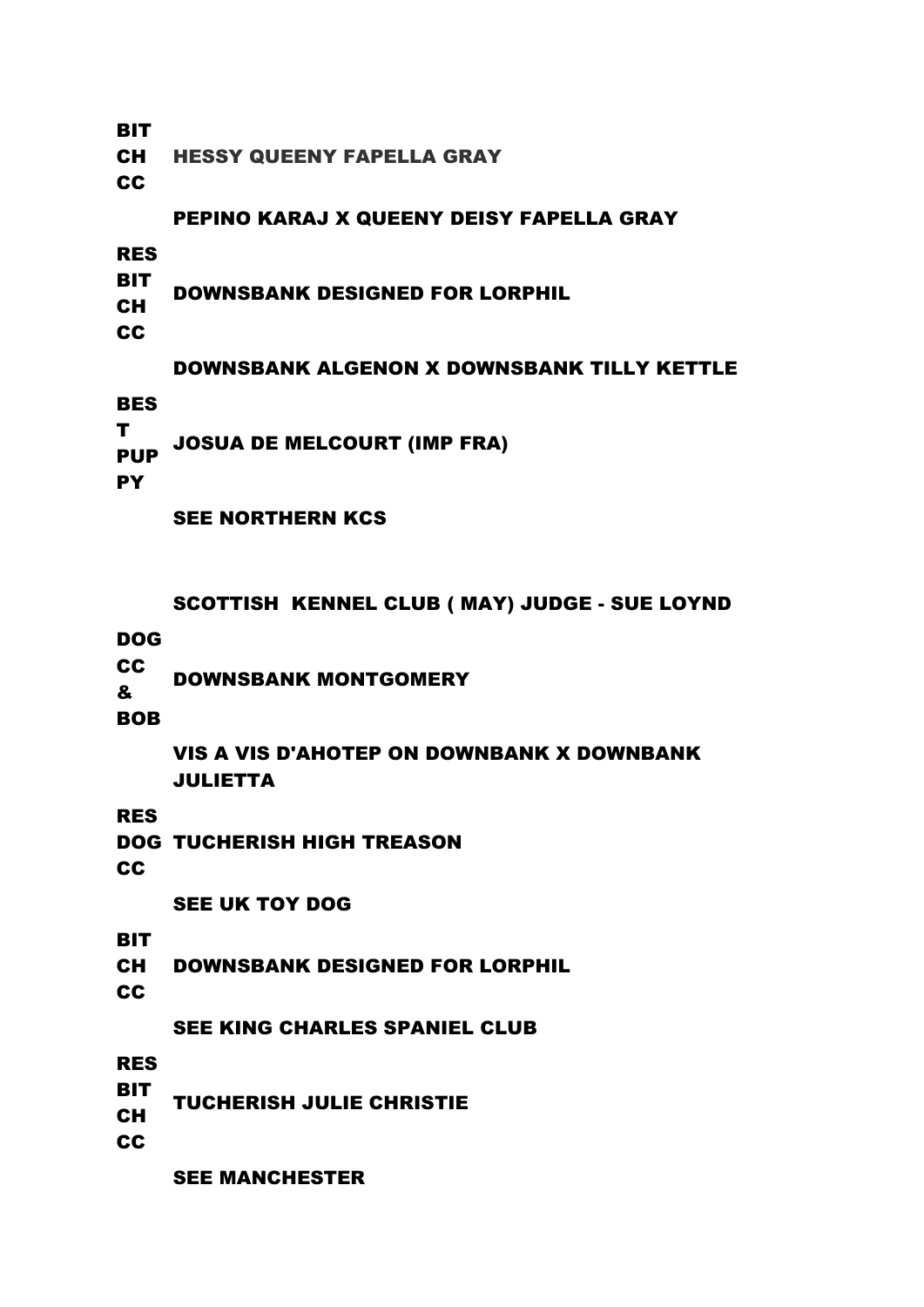#### **BES** T PUP **PY** LANOLA GIORGIO ARMANI

CH COFTON A TEAM DAYDREAM X CH MAIBEE CLEMENTINE OF LANOLA SH CM

## BATH JUDGE - MRS P ALLINGTON

**BIT** 

- CH
- CC CH BALDRAGON SHE DEMANDS JW

&

**BOB** 

# SEE NORTHERN KCS

RES

**BIT** CH TUDORHURST BEATRICE AT BRENDEK

**CC** 

# SEE WELKS

DOG **COULD CHACOMBE ROYAL GIFT TO BRENDEK** 

# SEE NORTHERN KCS CH

RES

DOG HEADRA'S WEDGWOOD JW

CC

# LILLIJAY FRANS FERDINAND X HEADRA'S CHOCOLATE **HEAVEN**

**BES** 

- T
- **PUP** HEADRA'S FLASH THE CASH AT MEGLIND

**PY** 

MULTI CH HEADRA'S CHOCOLATE D'LITE X HEADRA'S CAVERSWALL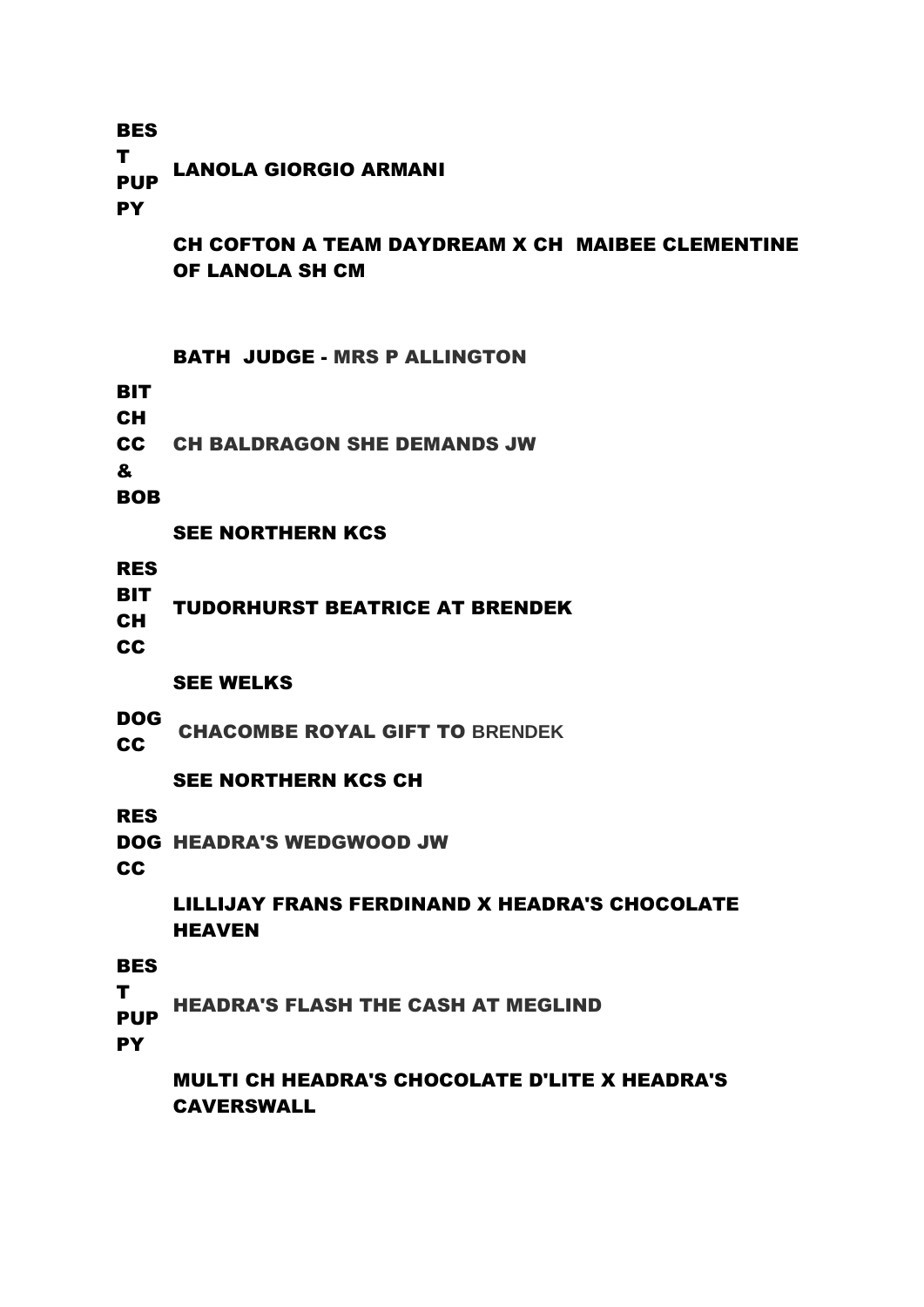#### SOUTHERN COUNTIES JUDGE - MEA KENDALL

DOG

CC & TUDORHURST COMMODORE

BOB

#### SEE NORTHERN KCS

RES

DOG CAVELLA COOKIE OF CWMTIRION

**CC** 

DOWNSBANK JOSHUA X CWMTIRION SWEET LULLABY OF CAVELLA

**BIT** 

CH TUDORHURST PEARL

CC

# CHATEAU TUDORHURST DE LA MONTAGNE ENSOLEILLE X TUDORHURST CHARMED

RES

- **BIT**
- CH COFTON WALKING ON SUNSHINE

CC

# CH/INT CH HEADRA'S CHOCOLATE D'LITE X NED/INT CH COFTON SHARE MY DREAM

**BES** 

T PUP DOWNSBANK BETSY TROTWOOD

**PY** 

# DOWNSBANK SPRUCE X DOWNSBANK VALENTINA

# THREE COUNTIES JUDGE - BILL BROWNE-COLE

DOG

**CC** & TUDORHURST COMMODORE

BOB

SEE NORTHERN KCS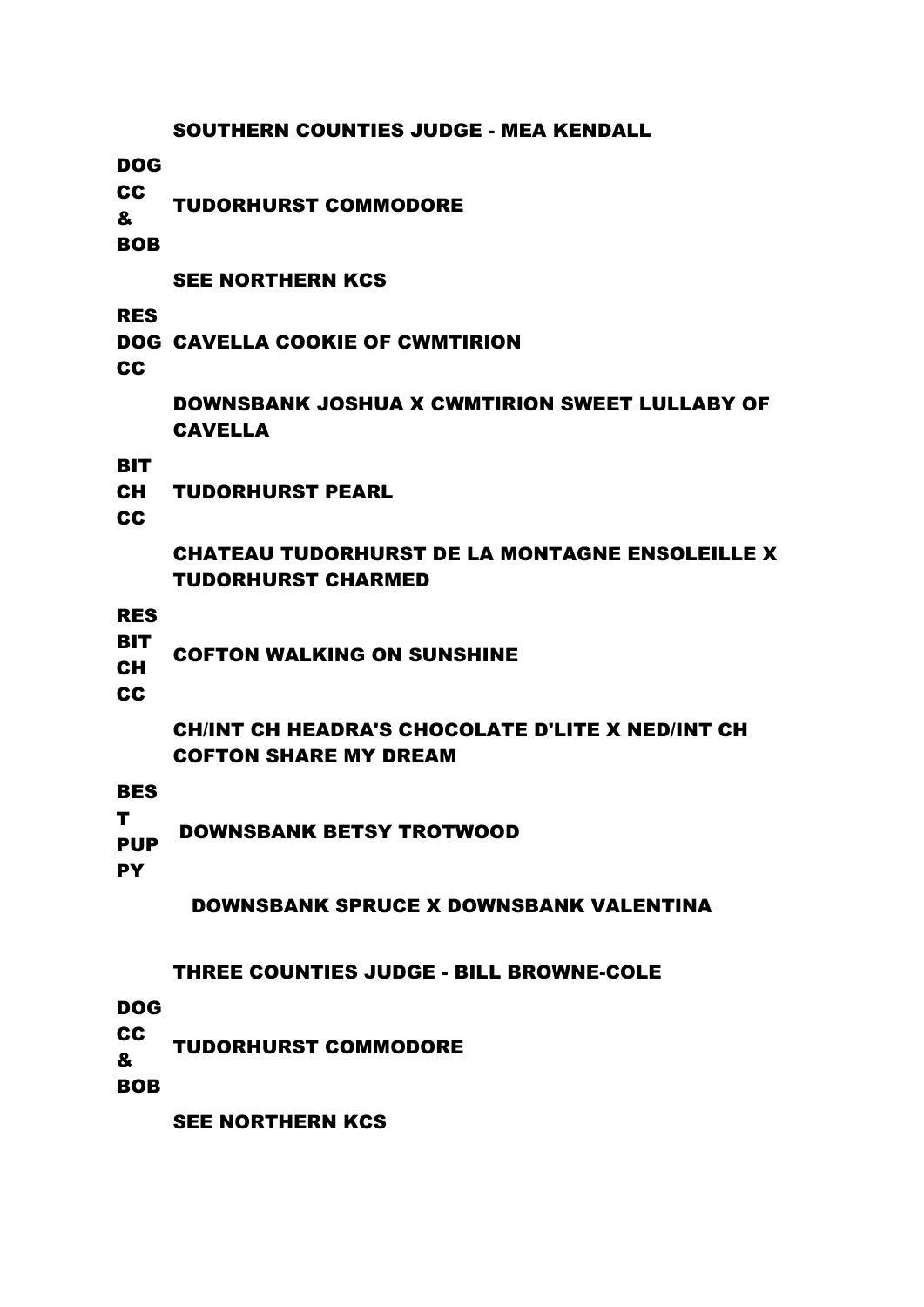RES DOG AMANTRA REGIUS OF FEORLIG **CC** CH AMANTRA REGALIST X AMANTRA CHERYL **BIT** CH CC TUDORHURST PEARL SEE SOUTHERN COUNTIES RES **BIT** CH **CC** CH BALDRAGON SEE DEMANDS JW SEE NORTHERN KCS **BES** T PUP **PY** JOSHUA DE MELCOURT

SEE NORTHERN KCS

### BORDER UNION - DOROTHY BAILEY

DOG

CC & TUDORHURST COMMODORE

BOB

SEE NORTHERN KCS

RES

DOG AMANTRA TREASURY **CC** 

#### AMANTRA TREASURE CHEST X AMANTRA CHERRY PLUM

**BIT** 

CH DOWNSBANK DESIGNED FOR LORPHIL

**CC** 

SEE KING CHARLES SPANIEL CLUB

RES "-" PENEMMA MISTY FOR ME JW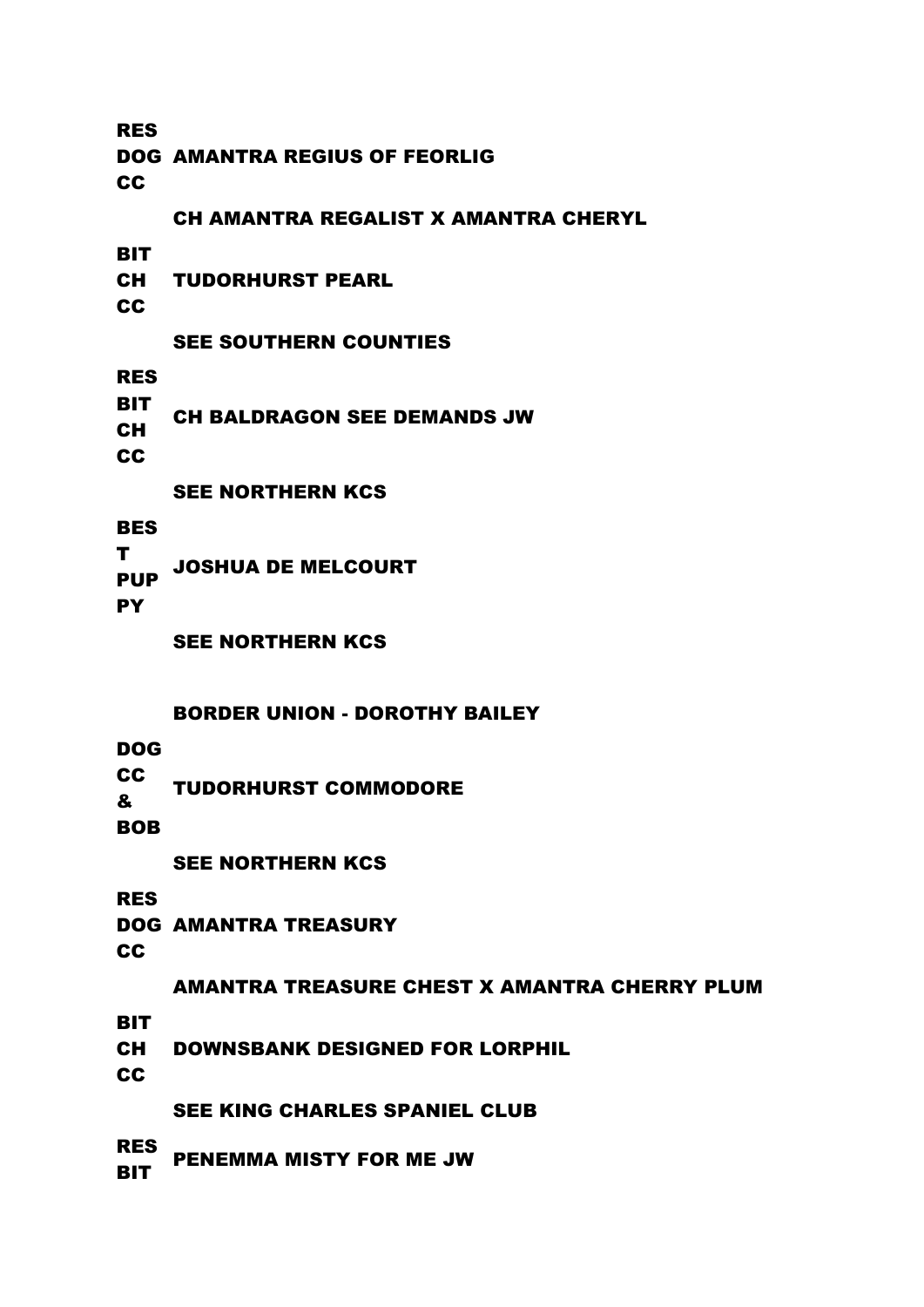**CH** 

**CC** 

SEE CRUFTS

**BES** 

T PUP **PY** LORPHIL TREASURE ISLAND

YAKEE ROYAL TREASURE X CH BRAEMARRA GOSSIP GIRL

BLACKPOOL - STEPHEN R GOODWIN

**BIT** 

**CH** 

CC PENEMMA MISTY FOR ME JW

&

BOB

SEE CRUFTS

RES

- **BIT** AMANTRA REGALIA
- CH

**CC** 

SEE MANCHESTER

DOG **CC TUCHERISH HIGH TREASON**<br>CC

SEE UK TOY DOG

RES

DOG CH DOWNSBANK GUTHRIE

**CC** 

# VIS A VIS D'AHOTED AT DOWNSBANK (IMP FRA)X DOWNSBANK JULIETTA

**BES** 

T PUP DOWNSBANK RAZZLE DAZZLE EM

**PY** 

CH DOWNSBANK GUTHRIE JW X DOWNSBANK EVENSONG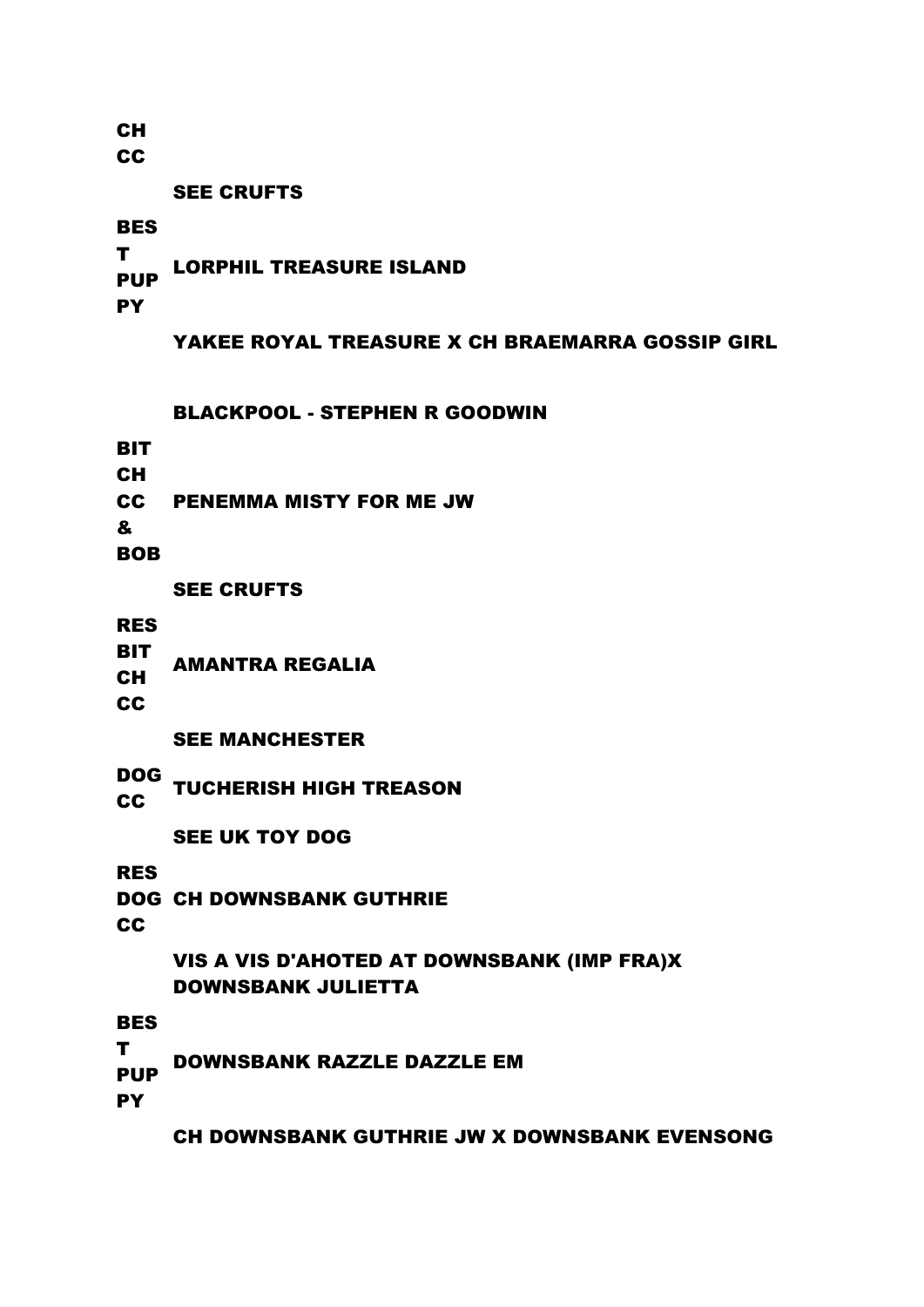WINDSOR - TOM MATHER DOG **CC** & BOB MAIBEE MR KIPLING SEE UK TOY DOG RES DOG CH FIN INT CH HEADRA'S CHOCOLATE D LITE **CC** CH TEWHIT TYPHOON X AMANTRA CHOCOLATE DIVINE WITH **HEADRA BIT** CH **CC** CH BALDRAGON SHE DEMANDS JW SEE NORTHERN KCS RES **BIT** CH **CC** TUDORHURST BEATRICE AT BRENDEK SEE WELKS **BES** T PUP **PY** LANOLA MADEMOISELLE CH COFTON A TEAM DAYDREAM X CH MAIBEE CLEMENTINE OF LANOLA SH CM LEEDS - JENNIFER MATCHES **BIT** CH

**CC** CH BALDRAGON SHE DEMANDS JW

&

BOB

SEE NORTHERN KCS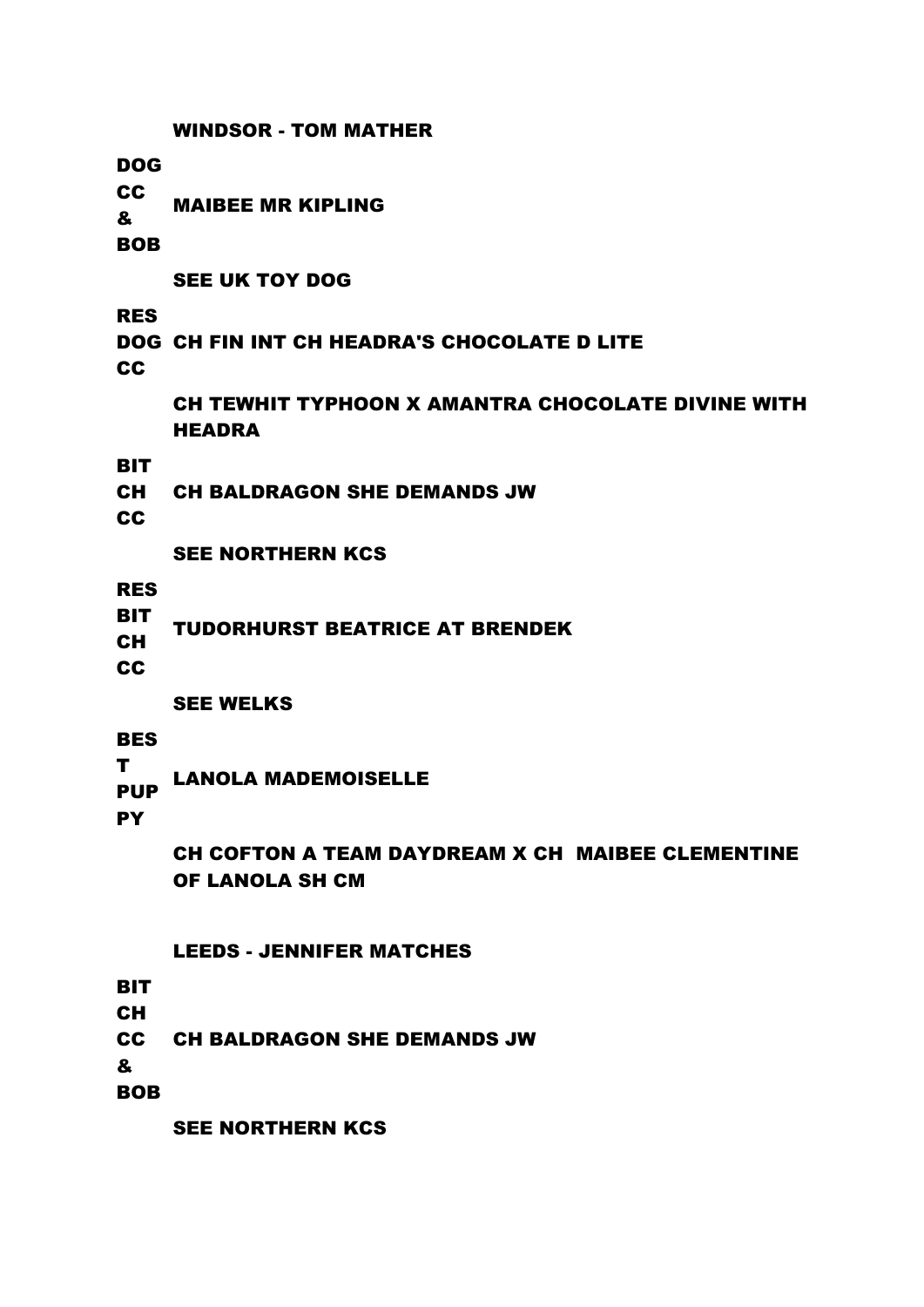RES **BIT** CH **CC** CH PENEMMA MISTY FOR ME JW

SEE CRUFTS

DOG **CC CHACOMBE ROYAL GIFT TO BRENDEK** 

SEE NORTHERN KCS CLUB

RES

DOG MAIBEE MR KIPLING **CC** 

UK TOY DOG

**BES** 

T PUP LANOLA MADEMOISELLE

**PY** 

SEE WINDSOR

PAIGNTON JUDGE - MARGARET MALLOWS

**BIT** 

CH

CC TUDORHURST BEATRICE AT BRENDEK

&

**BOB** 

SEE WELKS

RES

- BIT DOWNSBANK BETSY TROTWOOD
- CH

**CC** 

SEE SOUTHERN COUNTIES

DOG

**CC TUDORHURST PIRATE KING** 

FR CH RODOLPHE DES TROIS MAILETTS (IMP FRA) X DRACENA DE LA MONTAGNE ENSOLEILLEE OF TUDORHURST (IMP FRA)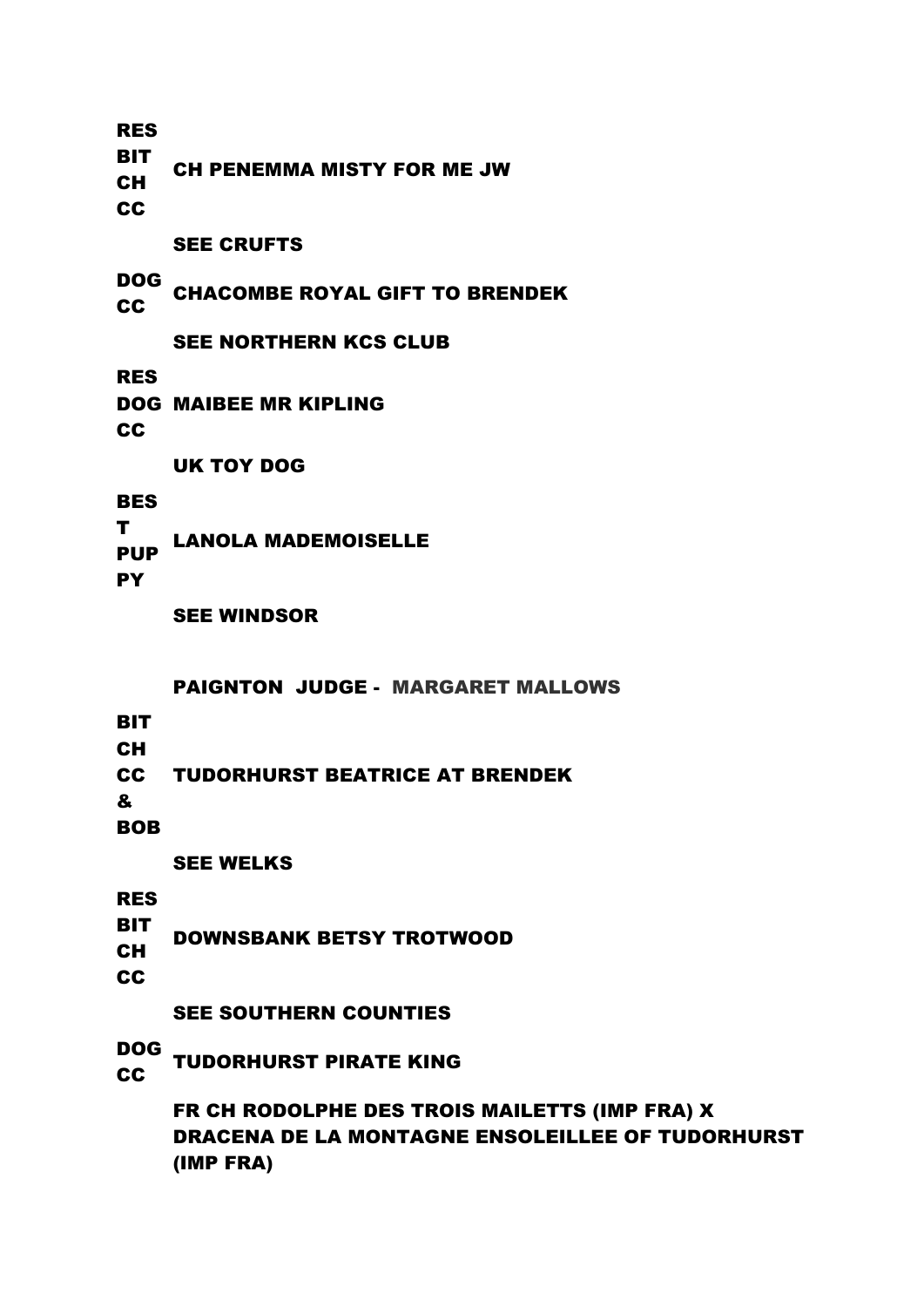RES DOG DOWNSBANK MONTGOMERY **CC** SEE SCOTTISH KENNEL CLUB

**BES** 

T PUP **PY** DOWNSBANK RAZZLE DAZZLE EM

SEE BLACKPOOL

WELSH KC JUDGE RITA MORGAN

DOG

CC & MAIBEE MR KIPLING

BOB

SEE UK TOY DOG

RES

DOG DOWNSBANK MONTGOMERY

**CC** 

SEE SCOTTISH KENNEL CLUB

**BIT** 

CH COFTON WALKING ON SUNSHINE

**CC** 

SEE SOUTHERN COUNTIES

RES

**BIT** CH **CC** AMANTRA REGALIA

SEE MANCHESTER

**BES** 

T LANOLA MADEMOISELLE

**PUP PY** 

SEE WINDSOR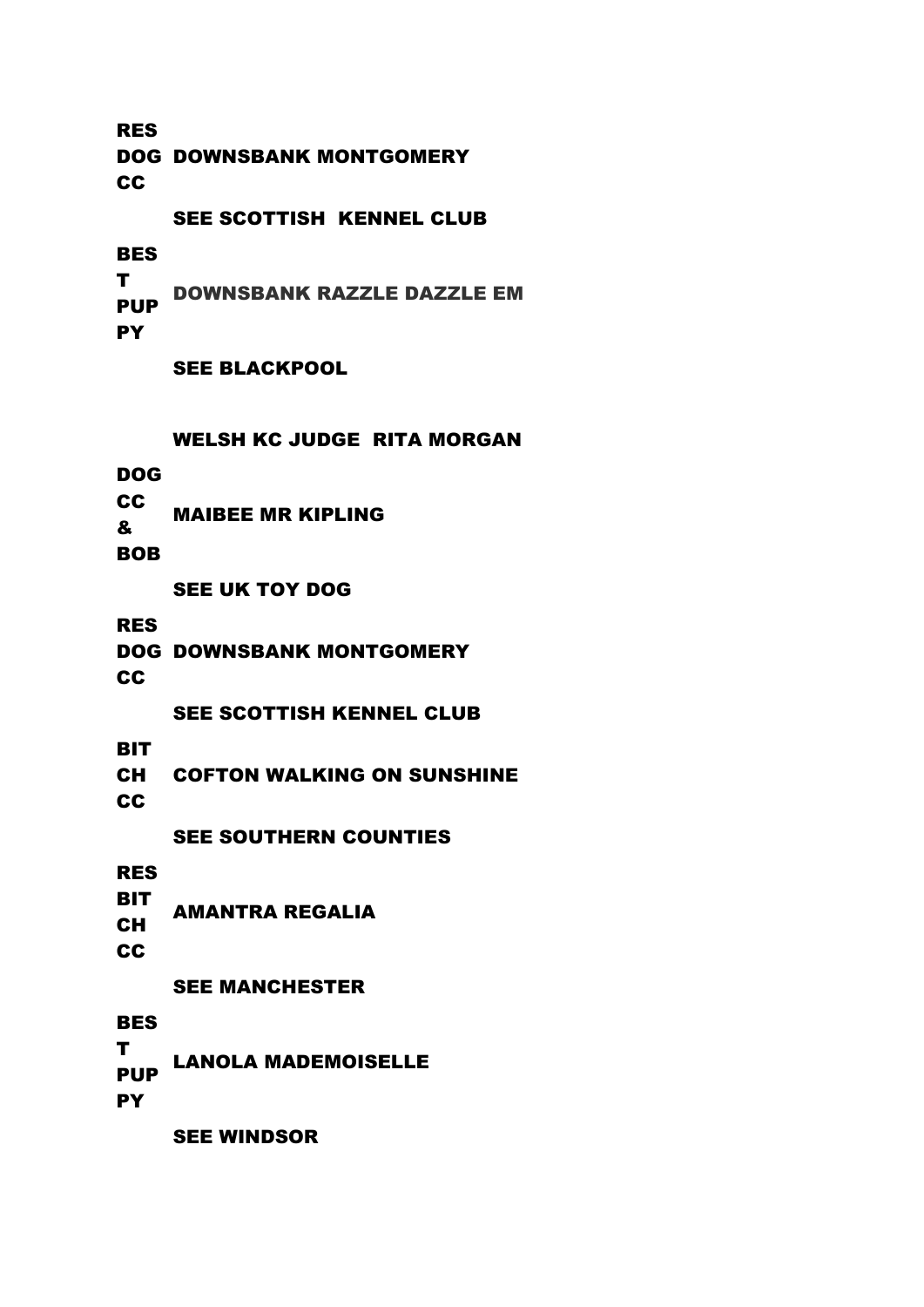CITY OF BIRMINGHAM - JUDGE ALICIA PENNINGTON **BIT** CH CC & BOB PENEMMA MISTY FOR ME JW SEE CRUFTS RES **BIT** CH **CC** CWMHAF TE KANAWA SEE UK TOY DOG DOG CC CHACOMBE RETAINED [ASSET](http://www.dog.biz/cgi-bin/generateShowResults.cgi?showId=670&breed=KING%20CHARLES%20SPANIEL&action=show_breed&showId=670) SEE WELKS RES DOG DOWNSBANK MONTGOMERY **CC** SEE SCOTTISH KENNEL CLUB BES T PUP **PY** DOWNSBANK RAZZLE DAZZLE EM SEE BLACKPOOL RICHMOND - JUDGE TANYA IRELAND **BIT** CH CC & **BOB** CH BALDRAGON SHE DEMANDS JW SEE NORTHERN KCS RES **BIT** CH **CC** LANOLA MADEMOISELLE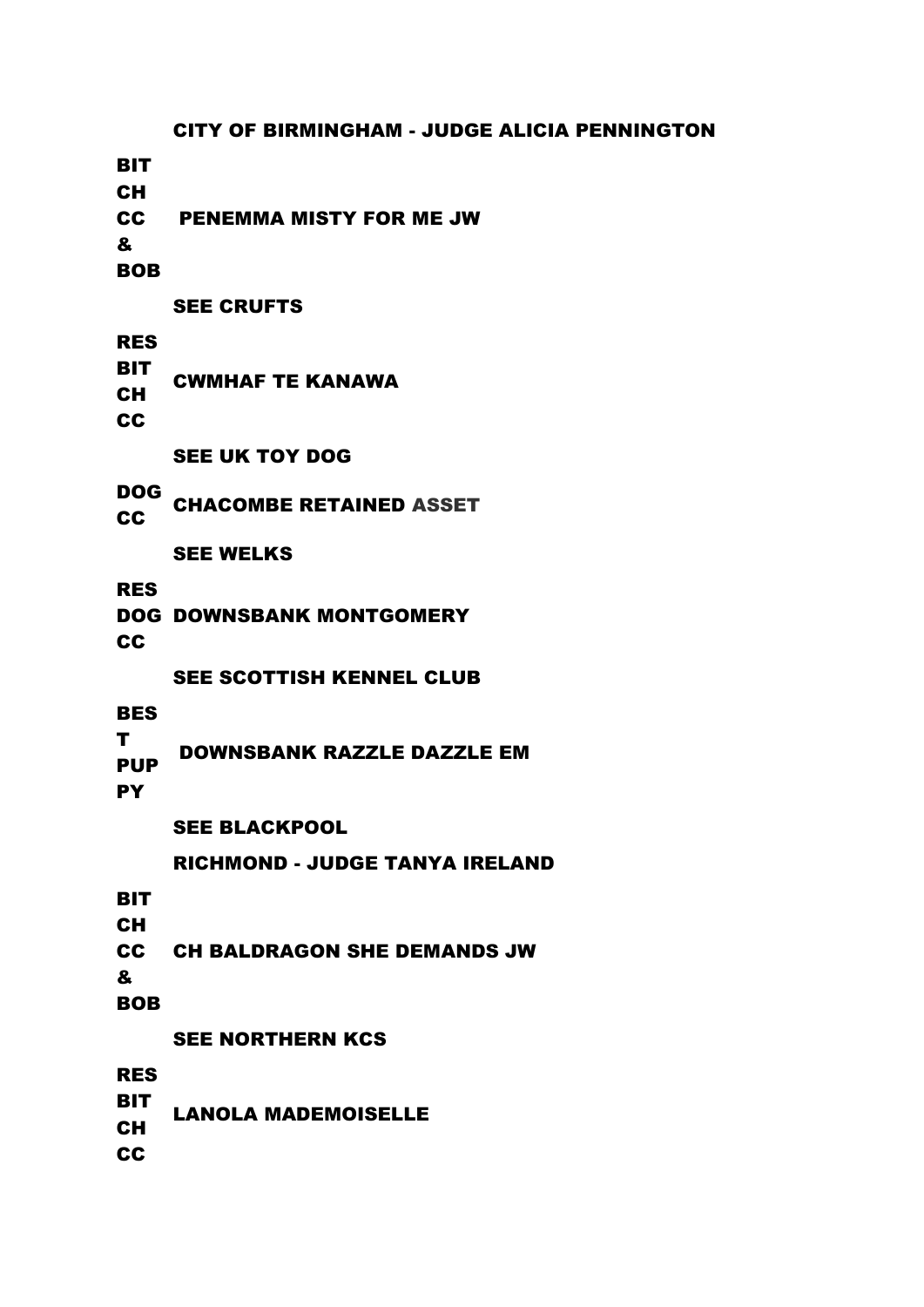SEE WINDSOR

DOG

CC CHACOMBE RETAINED **[ASSET](http://www.dog.biz/cgi-bin/generateShowResults.cgi?showId=676&breed=KING%20CHARLES%20SPANIEL&action=show_breed&showId=676)** 

SEE WELKS

RES

DOG CH COFTON A TEAM DAYDREAM

**CC** 

H/INT CH HEADRA'S CHOCOLATE D'LITE X NED/INT CH COFTON SHARE MY DREAM

**BES** 

T PUP LANOLA MADEMOISELLE

**PY** 

SEE WINDSOR

DARLINGTON - JUDGE ANN HORAN

DOG

CC & YAKEE ROYAL TREASURE

BOB

MAIBEE SINBAD X YAKEE MARY QUEEN OF SCOTS

RES

DOG AMANTRA REGIUS OF FEORLIG

**CC** 

SEE THREE COUNTIES

**BIT** 

CH CH PENEMMA MISTY FOR ME JW

**CC** 

# SEE CRUFTS

RES

**BIT** 

CH AMANTRA REGALIA

**CC** 

SEE WELSH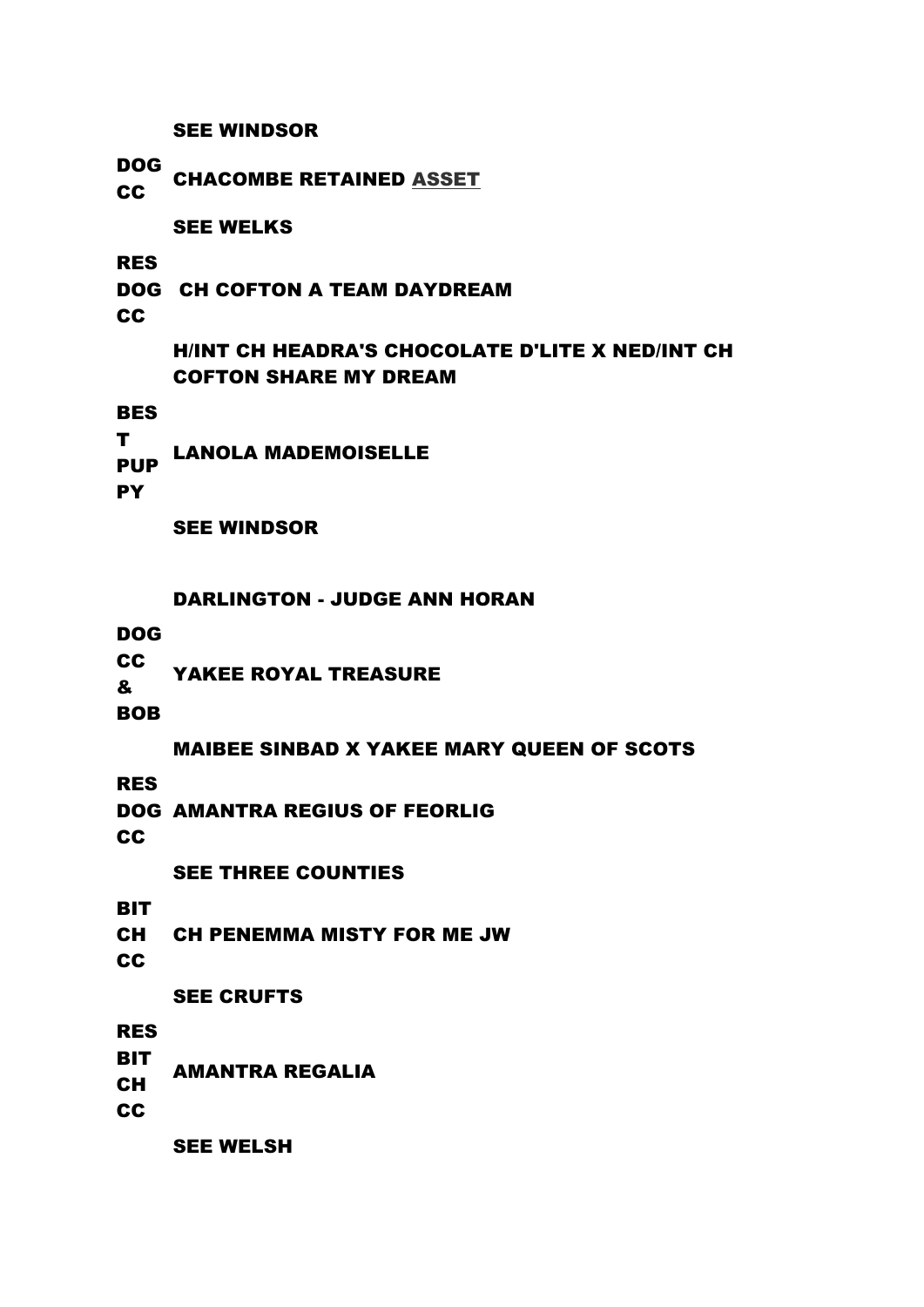**BES** T PUP **PY** LORPHIL TREASURE ISLAND

SEE BORDER UNION

#### DRIFFIELD - JUDGE LIZ RUSHTON

- **BIT**
- CH

**CC** CH PENEMMA MISTY FOR ME JW

&

BOB

SEE CRUFTS

RES

- **BIT** LANOLA MADEMOISELLE
- CH

CC

SEE WINDSOR

DOG CC AMANTRA TREASURY

SEE BORDER UNION

RES

DOG DOWNSBANK MONTGOMERY

**CC** 

SEE SKC

### **BES**

T PUP LANOLA MADEMOISELLE

**PY** 

SEE WINDSOR

SOUTH WALES KENNEL ASSOCIATION - JUDGE LEE COX **DOG** 

**CC &**  HEADRA'S TRULY MAGIC IS JUSTACHARMA**BOB**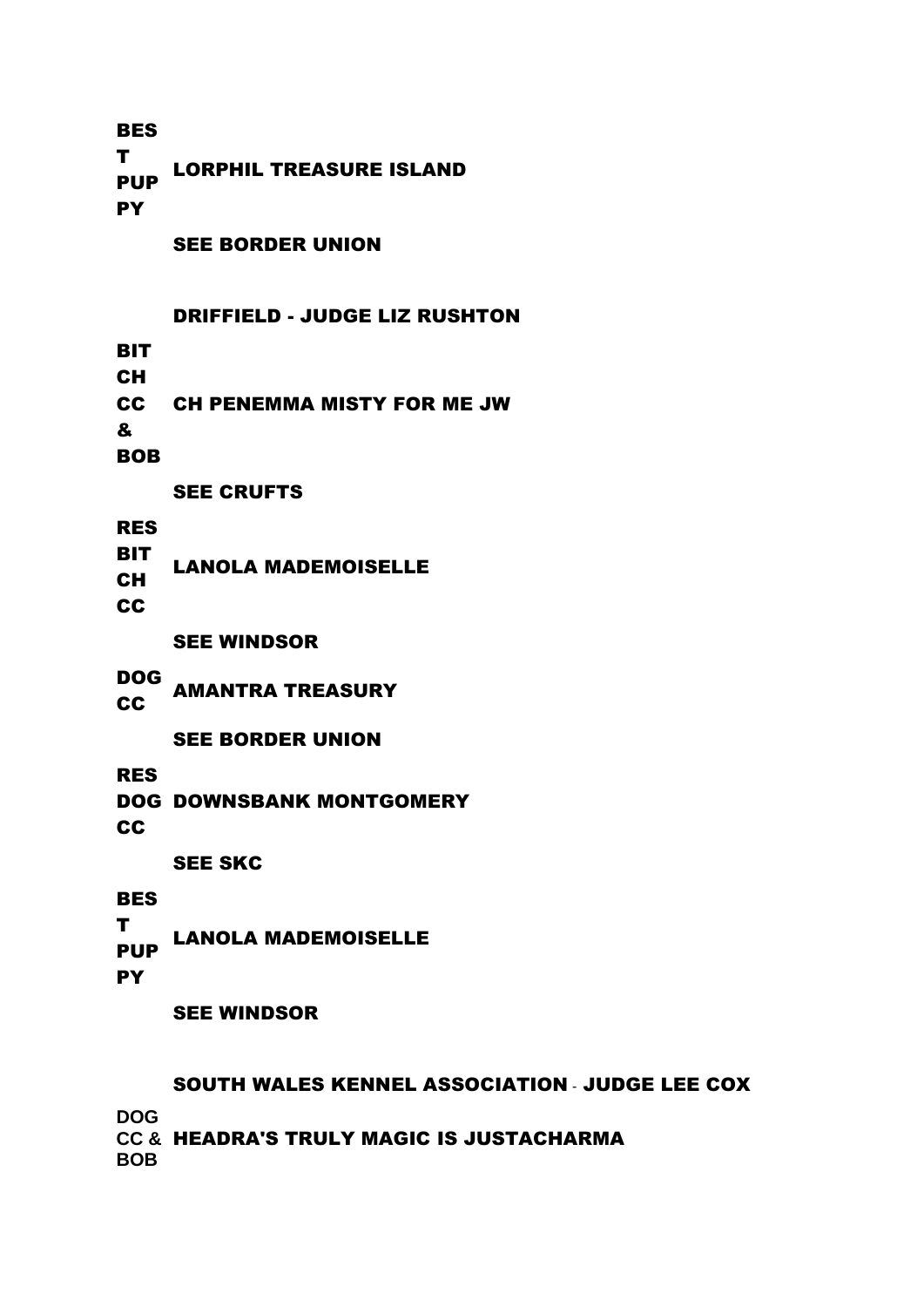# JUSTACHARMA HE IS OUR MAGIC JW X HEADRA'S MISS **CADBURY**

**RES** 

**DOG**  AMANTRA REGIUS OF FEORLIG

**CC**

# SEE THREE COUNTIES

**BITC H CC** CH BALDRAGON SHE DEMANDS JW

## SEE NORTHERN KCS

**RES** 

**BITC** AMANTRA REGALIA **H CC**

### SEE WELSH

**BES T PUP** CHACOMBE ARIZONA **PY**

### MIDLAND COUNTIES - JUDGE BRENDA ESSEX

DOG

**CC** & TUDORHURST COMMODORE

**BOB** 

# SEE NORTHERN KCS

RES

DOG CH TUCHERISH HIGH TREASON

CC

SEE UK TOY DOG

**BIT** 

CH PENEMMA MISTY FOR ME JW

CC

# SEE CRUFTS

RES

- **BIT** CWMHAF TE KANAWA
- CH

**CC** 

SEE UK TOY DOG